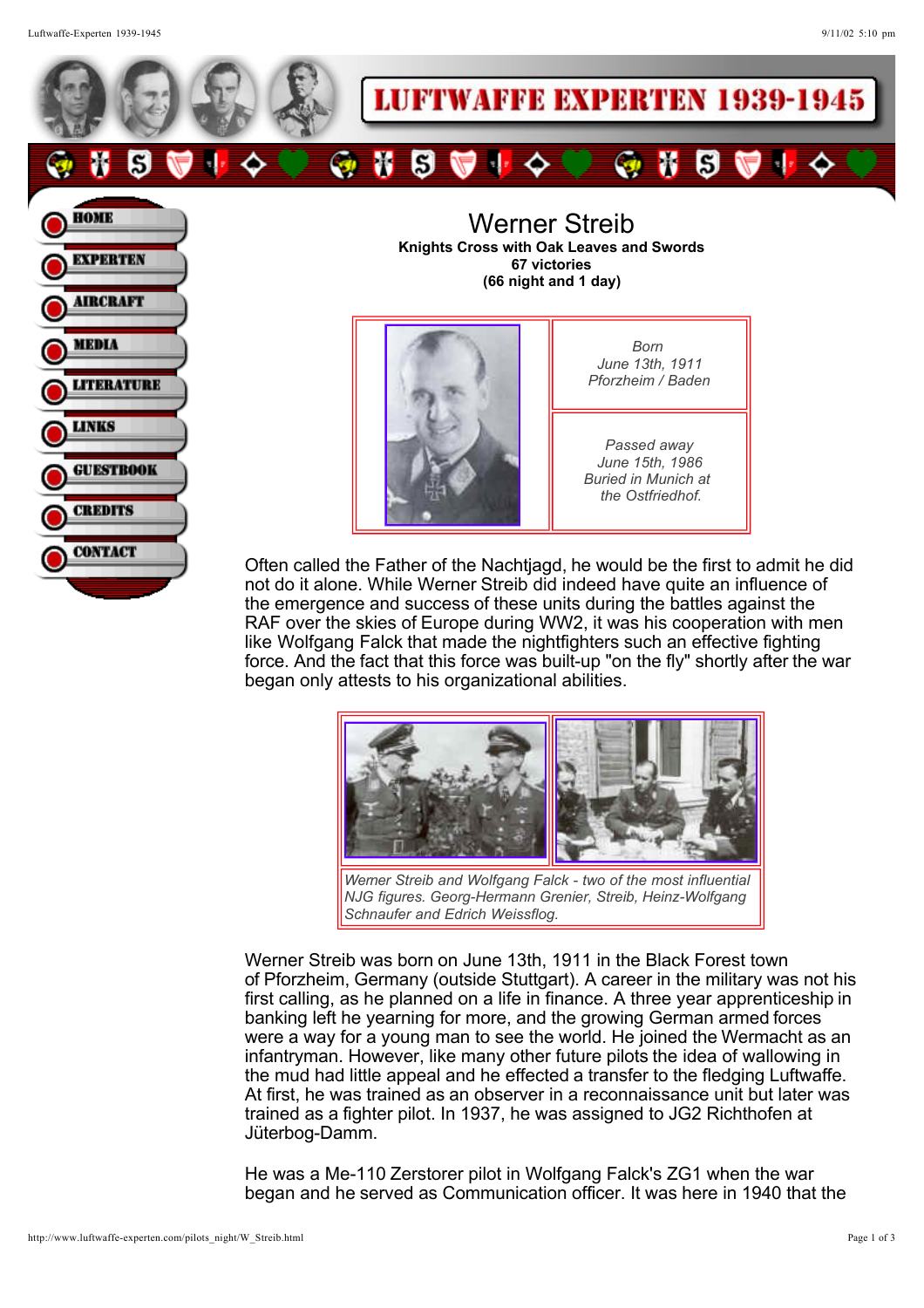experiments with nightfighters and the Me-110 would begin in earnest. Though he did not hold much hope for night fighting at first, he was soon to be one of its leading personalities. His first victory and only daylight victory was over a RAF Blenheim on May 10th, 1940.

On May 15/16, 1940 the RAF officially began it's night campaign that would continue until wars end in 1945 with an attack on the German industrial area in the Ruhr. It was these raids that forced Göring to react and order the creation of the Nachtjagd.

On July 20th, 1940 as Staffelkapitäin of 2/NJG1, Werner Streib would score his first night victory and the first official Nachtjagd victory of the conflict over a RAF Whitley.



*Another shot of Falck and Streib, and on the motorcycle fender is Streib along with two I / NJG1 comrades at Gilze-Rijen in the Summer of 1940.* 

By October of 1940 he was Gruppenkommandeur of I / NJG1. His unit was moved to Venlo, Holland at this time in order to have a shorter intercept time to the known RAF bomber routes to the Ruhr Valley in Germany.

He would be awarded the Knights Cross for his efforts on October 6th, 1940 as an Oberleutnant with eight victories.

This move to Holland allowed him and his unit to significantly add to their scores and by May, 1941 he had twenty six confirmed victories. The Nachtjagd was indeed a force to be reckoned with.

He was awarded the Oak Leaves to his Knights Cross on February 26th, 1943 as a Major and Kommodore of NJG1 with forty two confirmed victories.

By June, 1943 he had more night victories than any Allied fighter pilot would have during the entire conflict with a total of fifty confirmed.



He had by now gained considerable fame due to his fighting skills,